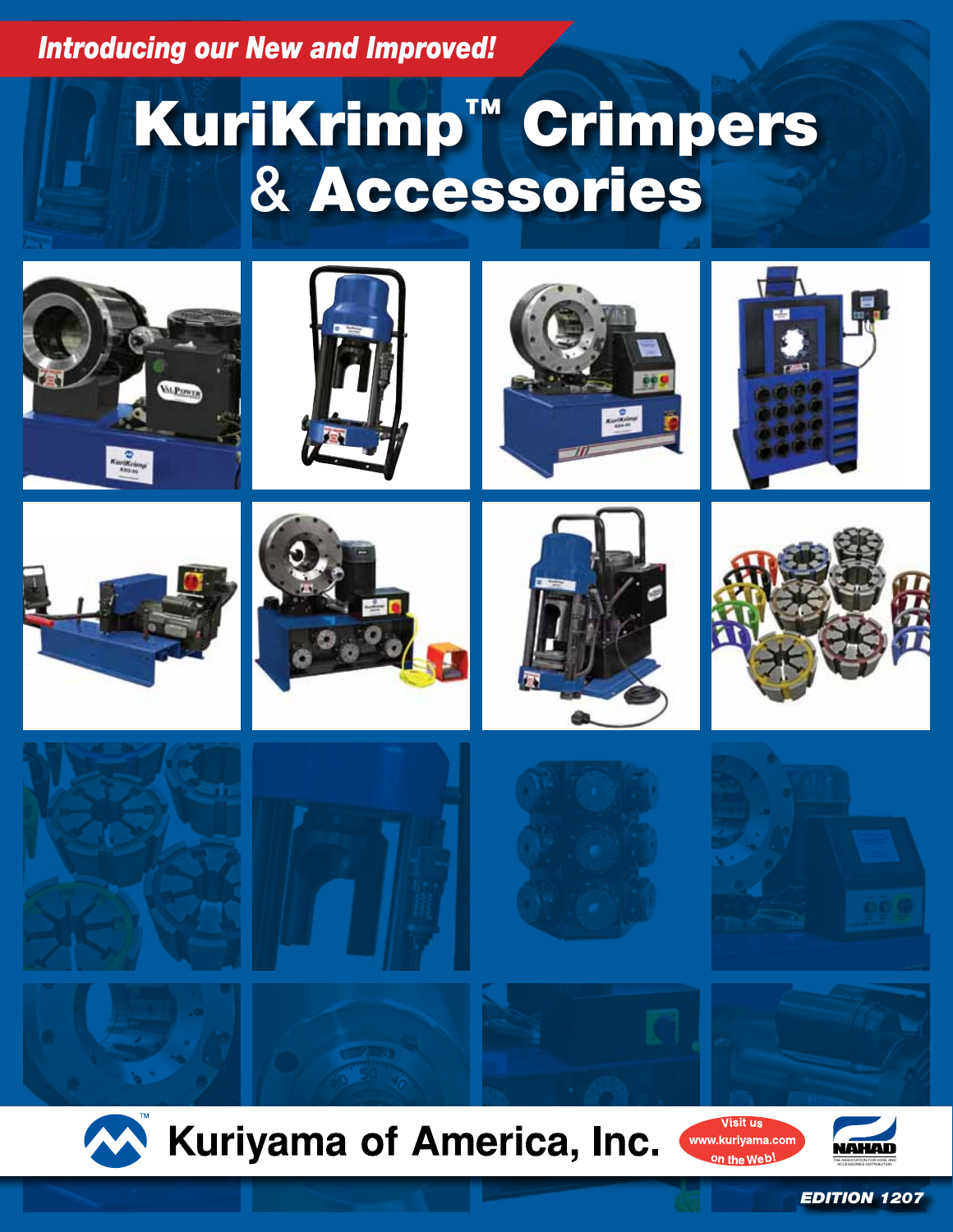### **Assembly Equipment and Accessories**

| KD160SH & SP Package and Components  4                |  |
|-------------------------------------------------------|--|
|                                                       |  |
|                                                       |  |
|                                                       |  |
|                                                       |  |
|                                                       |  |
|                                                       |  |
|                                                       |  |
| <b>Cutting Equipment</b>                              |  |
| KuriSaws <sup>™</sup> KHS-150 Cutoff Saw & Blades  12 |  |
| KuriSaws™ Plus KHS-300, KHS-300-1PH,                  |  |
|                                                       |  |
|                                                       |  |
|                                                       |  |
| Cautionary Statement, Limited Warranty  16            |  |

The trademarks contained in this publication are trademarks of Kuriyama of America, Inc.

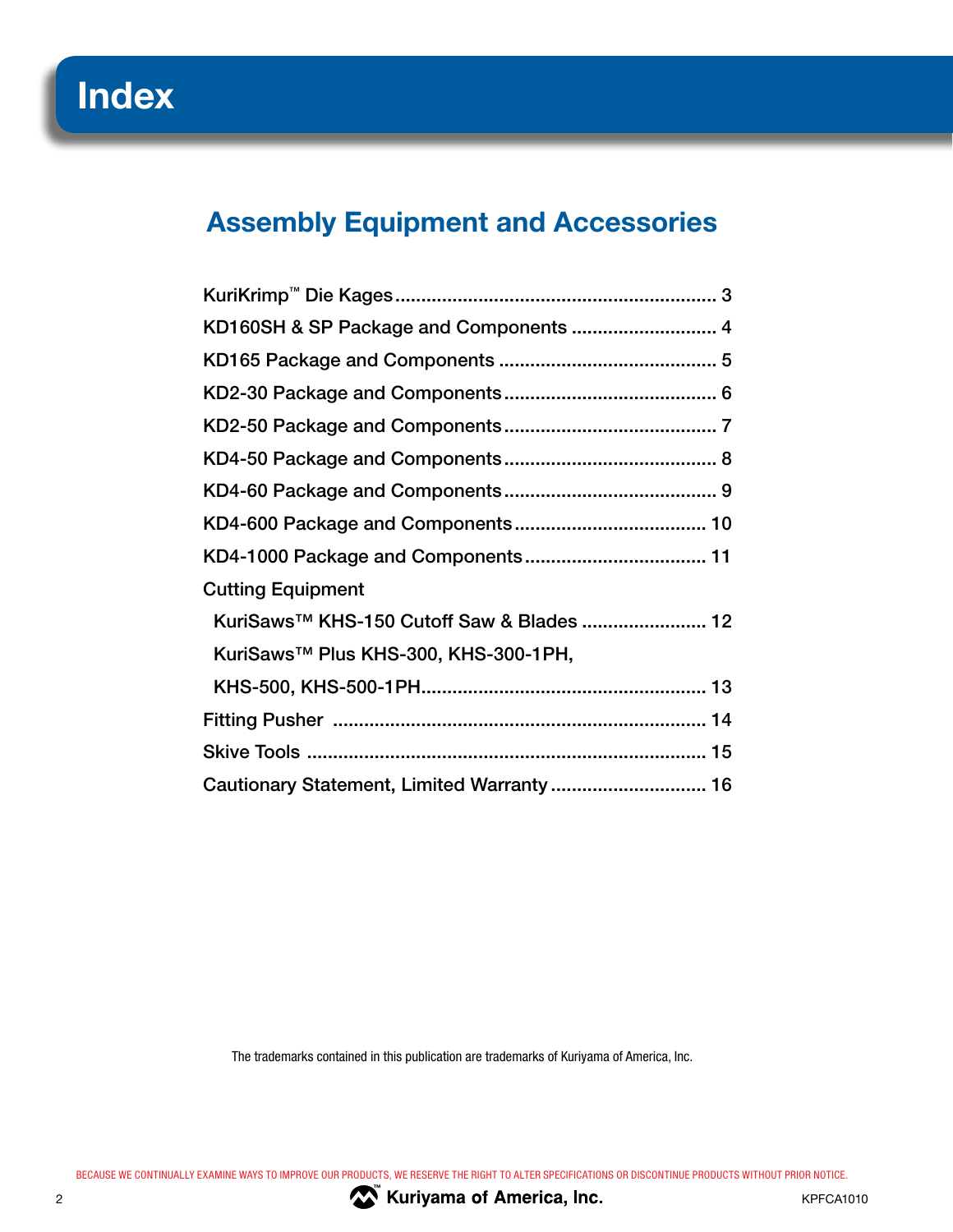# **KuriKrimp™ Die Kages**



### **KuriKrimp™ Die Kages**

**We are pleased to announce our latest improvement to our KD100 series crimpers tooling package. We now offer our crimp dies with kages that are more durable and longer lasting compared to the older style.**

BECAUSE WE CONTINUALLY EXAMINE WAYS TO IMPROVE OUR PRODUCTS, WE RESERVE THE RIGHT TO ALTER SPECIFICATIONS OR DISCONTINUE PRODUCTS WITHOUT PRIOR NOTICE.



KPFCA1010 **3 M M X Kuriyama of America, Inc. COMPANDED ATTICALLY** 3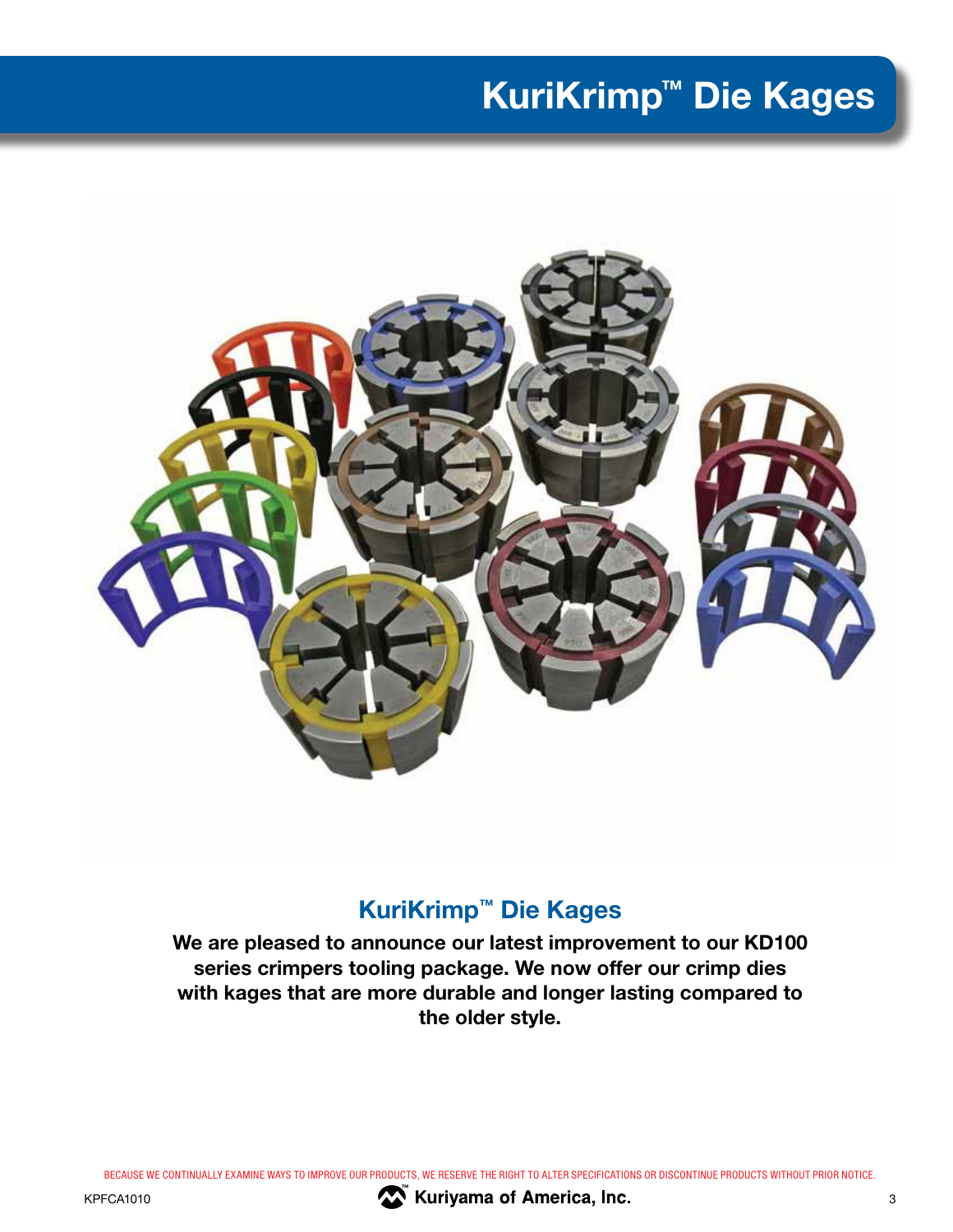# **Crimping Equipment KD160SH & SP**



*Weighing only 50 lbs. the 60 ton cylinder of the portable KuriKrimp™ KD160SH-124 crimper is a truly "portable" crimper. This 60 ton crimper can be carried to most locations where service is required.*

#### **KD160SP-124RK Crimper System (Air/Hydraulic Pump VAP-10-100)**



| <b>Part Number</b> | <b>Description</b>                                         | Weight    |
|--------------------|------------------------------------------------------------|-----------|
|                    | Complete KuriKrimp™ KD160SP System                         | 45.0 lbs  |
| KD160SP-124RK      | Complete System (+ Dies)                                   | 63.0 lbs  |
|                    | KuriKrimp™ KD160SP System Standard Dies for 1-pc fittings: |           |
| KD100-16/Orange    | Standard Die 16mm Orange                                   | 3.0 lbs   |
| KD100-20/Green     | Standard Die 20mm Green                                    | $3.0$ lbs |
| KD100-22/Blue      | Standard Die 22mm Blue                                     | $3.0$ lbs |
| KD100-27/Brown     | Standard Die 27mm Brown                                    | $3.0$ lbs |
| KD100-31/Yellow    | Standard Die 31mm Yellow                                   | 3.0 lbs   |
| KD100-34/Red       | Standard Die 34mm Red                                      | 3.0 lbs   |
| KD100-41/Silver    | Standard Die 41mm Silver                                   | $3.0$ lbs |

#### **KD160SH & SP Package and Components**

The KD160SH & SP crimper is both light and powerful enough (60 ton) to go anywhere you need to go to make hydraulic hose assemblies up to 1 1/4" ID 100R12 four-spiral hose!

The micrometer-style adjustment allows a wide variety of hose and fitting combinations to be crimped to exact manufacturer's specifications without the need for special shims or spacers.

#### **KD160SH-124 Specifications:**

• Dimensions ........................D 14" X W 11" X H 23.5" • Weight .............................................................50 lbs. • Pump ............................................Air/Oil, 10,000 PSI • Reservoir ................................................See Manual • Oil Type ............................... ISO Viscosity Grade 46 • Hose Capacity .....................................1 1/4" 4 Wire ..............................................1" 6 Wire

#### **Includes "NEW" KD100 Series Die Kages.**



| <b>Part Number</b> | <b>Description</b>                                         | Weight    |
|--------------------|------------------------------------------------------------|-----------|
|                    | Complete KuriKrimp™ KD160SH System                         | 45.0 lbs  |
| KD160SH-124RK      | Complete System (+ Dies)                                   | 63.0 lbs  |
|                    | KuriKrimp™ KD160SH System Standard Dies for 1-pc fittings: |           |
| KD100-16/Orange    | Standard Die 16mm Orange                                   | $3.0$ lbs |
| KD100-20/Green     | Standard Die 20mm Green                                    | $3.0$ lbs |
| KD100-22/Blue      | Standard Die 22mm Blue                                     | $3.0$ lbs |
| KD100-27/Brown     | Standard Die 27mm Brown                                    | $3.0$ lbs |
| KD100-31/Yellow    | Standard Die 31mm Yellow                                   | $3.0$ lbs |
| KD100-34/Red       | Standard Die 34mm Red                                      | $3.0$ lbs |
| KD100-41/Silver    | Standard Die 41mm Silver                                   | $3.0$ lbs |

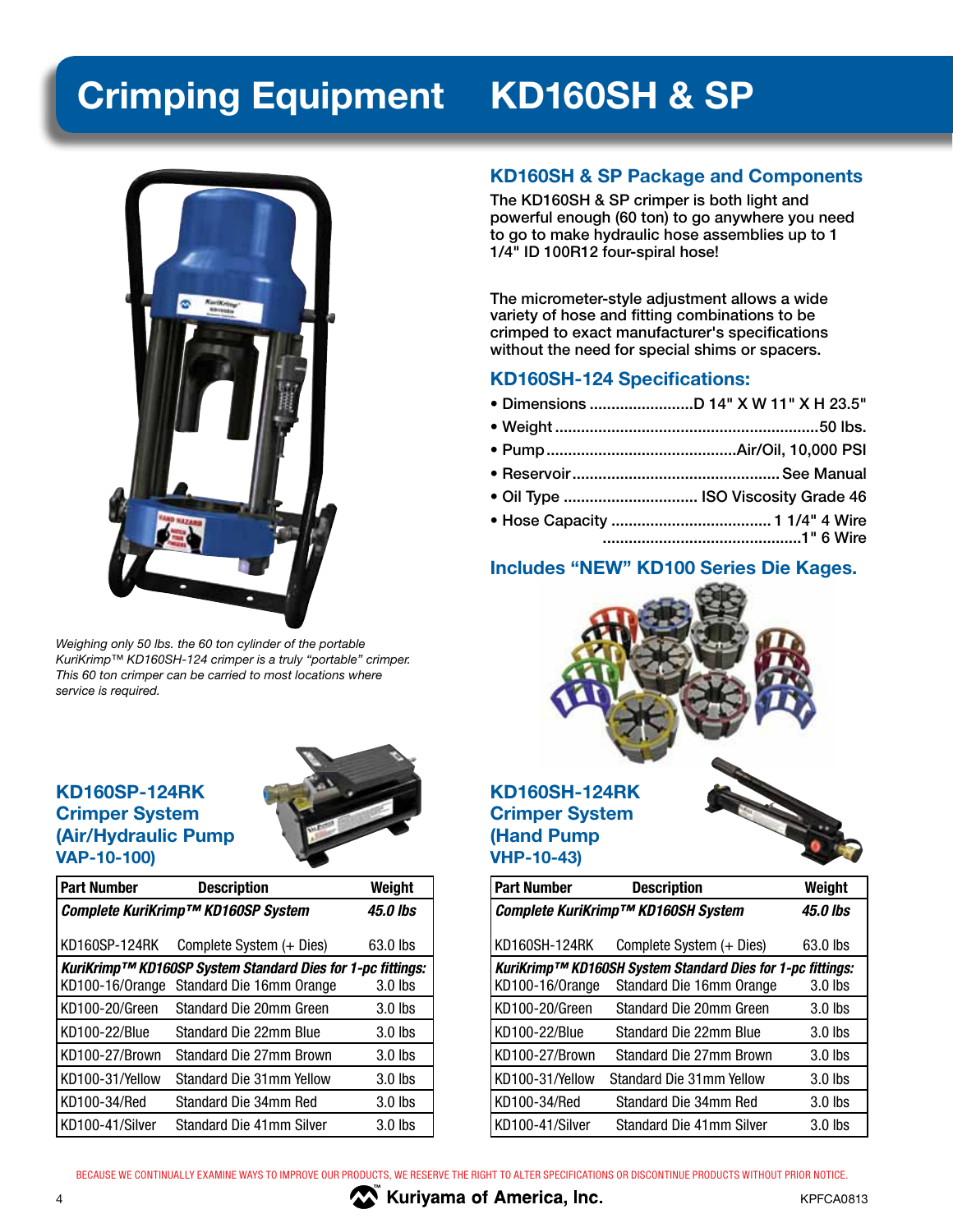# **KD165 Crimping Equipment**

#### **KD165 Package and Components**

If your looking for a machine that can do more than just 2 wire hose, the KD165 might be your machine of choice. This machine boasts a 60 ton press, capable of crimping 2 and 4 wire hose up to 1 1/4" and 6 wire up to 1" ID.

#### **KD165 Specifications:**

- Dimensions ................... L 22" X W 12.5" X H 22.25"
- Weight ...................................................... See Below
- Pump/Power ............................. Electric 1 HP (110V)
- Reservoir .......................................................... 1 Gal.
- Oil Type ................................ISO Viscosity Grade 46
- Hose Capacity ......................................1 1/4" 2 Wire ........................................1 1/4" 4 Wire ..............................................1" 6 Wire

#### **KD165 Crimper Without Dies**

| <b>Part Number</b> | <b>Description</b>                     | Weight      |
|--------------------|----------------------------------------|-------------|
|                    | KuriKrimp™ KD165 Crimper without Dies: |             |
| KD165              | Hose Crimper 60 Ton                    | $140.0$ lbs |

#### **KD165-124RK System for Alfacrimp One-Piece Fittings**

| <b>Part Number</b>                                                                                                                        | <b>Description</b>                                                                   | Weight    |  |
|-------------------------------------------------------------------------------------------------------------------------------------------|--------------------------------------------------------------------------------------|-----------|--|
| Complete KuriKrimp™ KD165 System<br>with Standard Die Package for 1-piece fittings:<br><b>Complete System</b><br>KD165-124RK<br>165.0 lbs |                                                                                      |           |  |
| KD100-16/Orange                                                                                                                           | KuriKrimp™ KD165 System Standard Dies for 1-pc fittings:<br>Standard Die 16mm Orange | $3.0$ lbs |  |
| KD100-20/Green                                                                                                                            | Standard Die 20mm Green                                                              | 3.0 lbs   |  |
| KD100-22/Blue                                                                                                                             | Standard Die 22mm Blue                                                               | 3.0 lbs   |  |
| KD100-27/Brown                                                                                                                            | Standard Die 27mm Brown                                                              | $3.0$ lbs |  |
| KD100-31/Yellow                                                                                                                           | Standard Die 31mm Yellow                                                             | $3.0$ lbs |  |
| KD100-34/Red                                                                                                                              | Standard Die 34mm Red                                                                | $3.0$ lbs |  |
| KD100-41/Silver                                                                                                                           | Standard Die 41mm Silver                                                             | $3.0$ lbs |  |
| KD100-52/Black                                                                                                                            | Standard Die 52mm Black                                                              | 3.0 lbs   |  |

### **Other Optional Dies for KD165:**

| <b>Part Number</b> | <b>Description</b>       | Weight    |
|--------------------|--------------------------|-----------|
| KD100-12/Purple    | Standard Die 12mm Purple | $3.0$ lbs |
| KD100-19/Black     | Standard Die 19mm Black  | $3.0$ lbs |
| KD100-51/0range    | Standard Die 51mm Orange | $3.0$ lbs |



#### **Includes "NEW" KD100 Series Die Kages.**



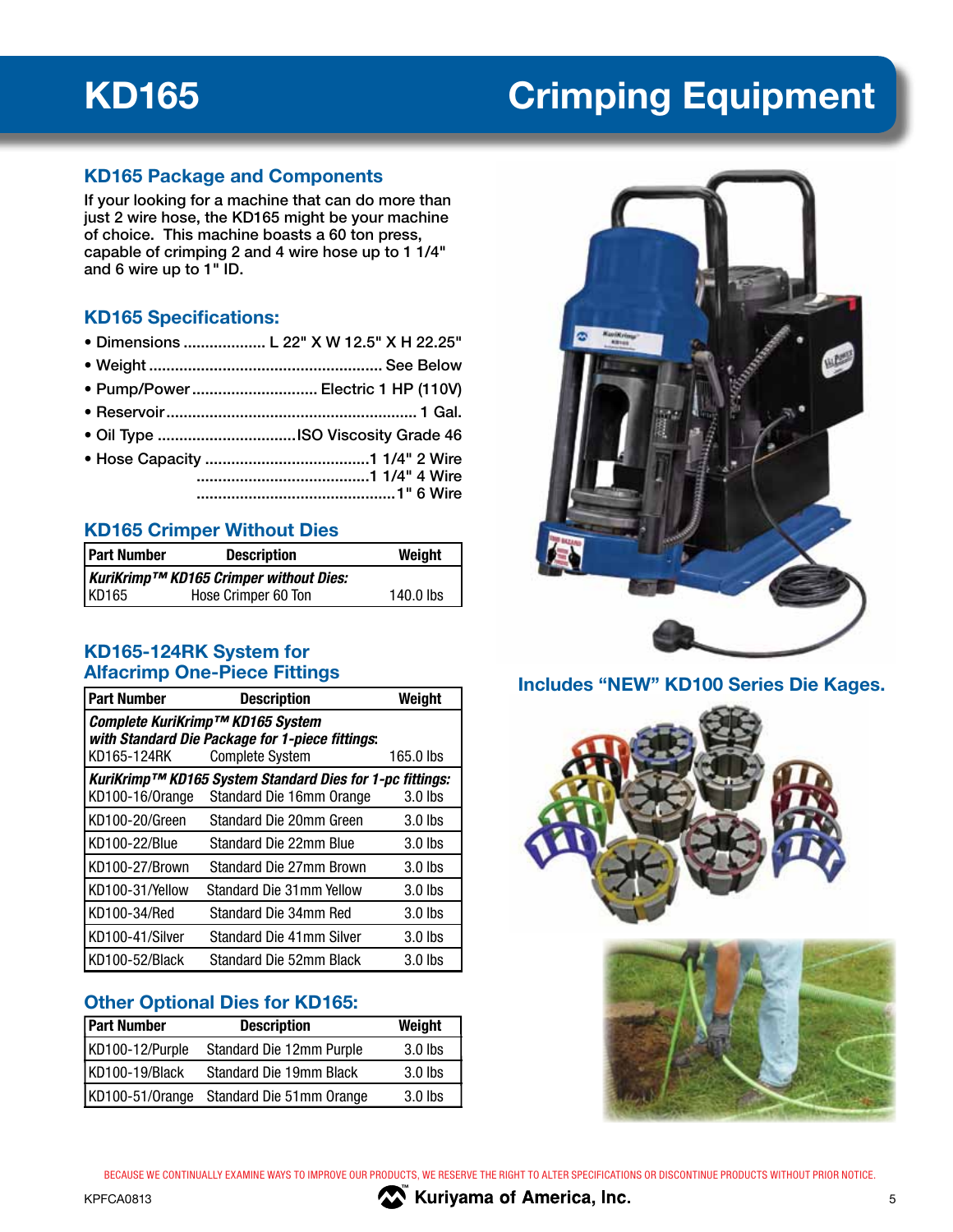# **Crimping Equipment KD2-30**



*The KuriKrimp™ KD2-30 crimper includes everything needed for producing high volume hydraulic hose assembly, including a manual stop for repeated assemblies.*

#### **Micrometer Digital Readout**



A micrometer style digital readout makes crimp set up easy and precise

#### **Die Rack Included**



A stand alone die rack is available to keep dies organized and readily available

#### **Coupling Stop Included**



A coupling stop and a retraction stop makes production crimping a fast and repeatable process.

#### **Quick Change Tool Included**



#### **KD2-30 Package and Components**

The KD2-30 has 155 ton of crimping force and averages 1,415 crimps/hour for -8 100R2AT. It is an ideal fit for many small shops where space is at a premium and the ability to crimp a wide variety of hose and fittings as needed.

#### **KD2-30 Specifications:**

- Dimensions ..................... L 23.5" X W 15" X H 18.5"
- Weight ..........................................................245 Lbs.
- Pump .....................................11,000 psi 1 HP (110V)
- Reservoir ..........................................................13 Qt.
- Oil Type ................................ISO Viscosity Grade 46
- Master Dies .............20 MM ID Master Die Standard
- Hose Capacity ............................................2" 2 Wire ........................................1 1/4" 4 Wire ........................................1 1/4" 6 Wire

### **KD2-30 Crimper System**

| <b>Part Number</b> | <b>Description</b>                                                       | Weight  |
|--------------------|--------------------------------------------------------------------------|---------|
| KD2-30             | Complete crimper, power unit,<br>base, crimp control and foot<br>switch. | 290 lbs |
| D84S-16            | 20 Series Crimping Die Set - 16MM                                        | 6 lbs   |
| D84S-19            | 20 Series Crimping Die Set - 19MM                                        | 6 lbs   |
| D84S-22            | 20 Series Crimping Die Set - 22MM                                        | 6 lbs   |
| D84S-27            | 20 Series Crimping Die Set - 27MM                                        | 6 lbs   |
| D84S-31            | 20 Series Crimping Die Set - 31MM                                        | 6 lbs   |
| D84S-34            | 20 Series Crimping Die Set - 34MM                                        | 6 lbs   |
| D84S-41            | 20 Series Crimping Die Set - 41MM                                        | 6 lbs   |
| D84S-52            | 20 Series Crimping Die Set - 52MM                                        | 6 lbs   |
| D84S-56            | 20 Series Crimping Die Set - 56MM                                        | 6 lbs   |



BECAUSE WE CONTINUALLY EXAMINE WAYS TO IMPROVE OUR PRODUCTS, WE RESERVE THE RIGHT TO ALTER SPECIFICATIONS OR DISCONTINUE PRODUCTS WITHOUT PRIOR NOTICE.



6 **KILLET AND STREET ASSESSMENT ASSESSMENT ASSESSMENT AND ACCOUNT ACCOUNT ACCOUNT ACCOUNT ACCOUNT ACCOUNT ACCOUNT ACCOUNT ACCOUNT ACCOUNT ACCOUNT ACCOUNT ACCOUNT ACCOUNT ACCOUNT ACCOUNT ACCOUNT ACCOUNT ACCOUNT ACCOUNT ACCO ™**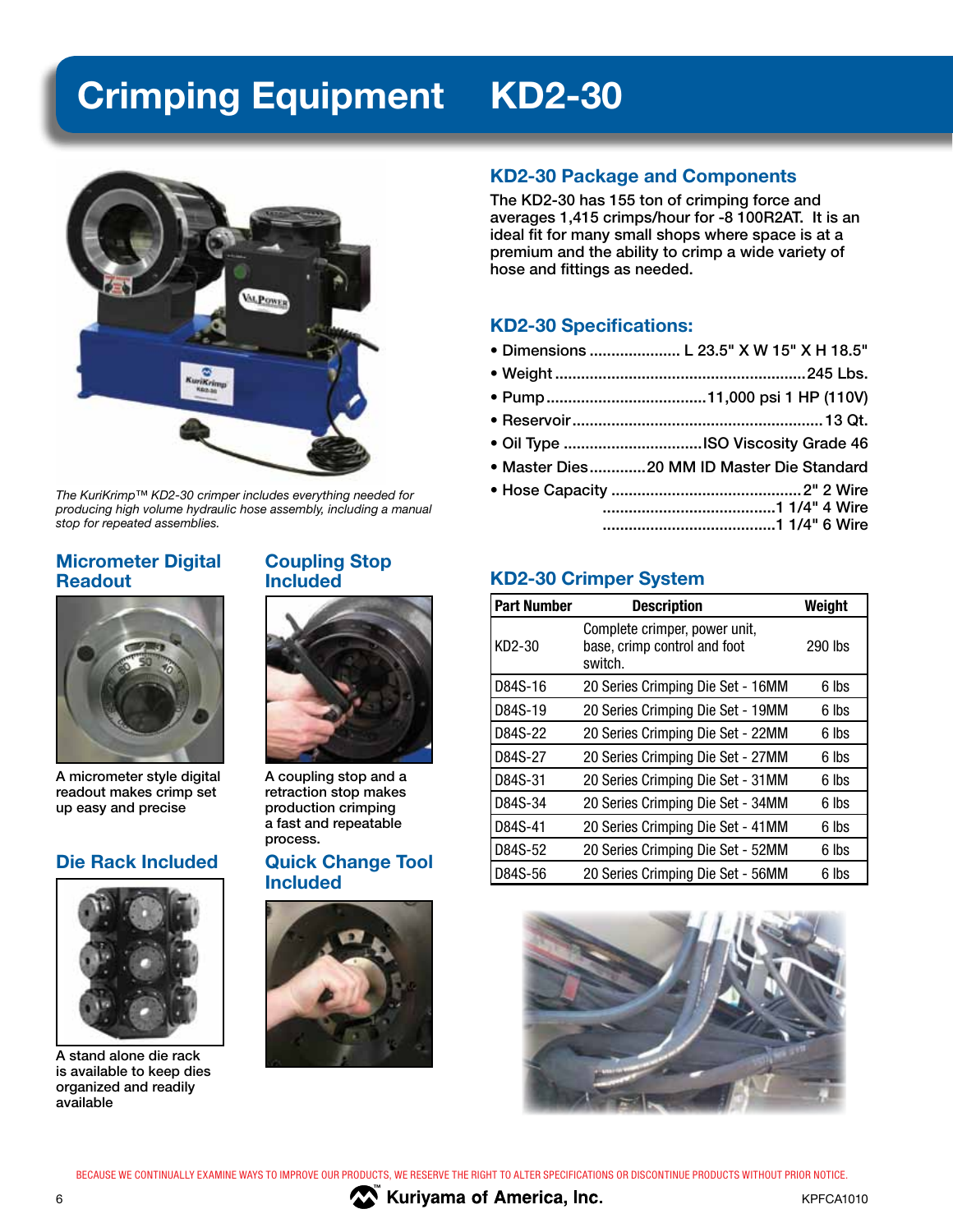## **KD2-50 Crimping Equipment**

#### **KD2-50 Package and Components**

The KD2-50 has 340 ton of crimping force and averages 1,415 crimps/hour for -8 100R2AT. It is an ideal fit for many small shops where space is at a premium and the ability to crimp a wide variety of hose and fittings is needed.

#### **KD2-50 Specifications:**

- Dimensions .........................L 29" X W 20" X H 32"
- Weight .......................................................579 Lbs.
- Pump .......................................................230V 3PH
- Reservoir ....................................................... 8 Gal.
- Oil Type .............................ISO Viscosity Grade 46
- Master Dies ........130 MM ID Master Die Standard
- Adapter Dies .....99 MM ID Adapter Dies Included
- Hose Capacity ...................................2 1/2" 6 Wire

### **KD2-50 Crimper System**

| <b>Part Number</b> | <b>Description</b>                                                                               | Weight   |
|--------------------|--------------------------------------------------------------------------------------------------|----------|
| KD2-50             | Complete crimper, power unit,<br>base, 130/99 adapter die set,<br>crimp control and foot switch. | 579 lbs  |
| D18506/16          | 99 Series Crimping Die Set - 16MM                                                                | $10$ lbs |
| D18506/19          | 99 Series Crimping Die Set - 19MM                                                                | 10 lbs   |
| D18506/22          | 99 Series Crimping Die Set - 22MM                                                                | $10$ lbs |
| D18506/27          | 99 Series Crimping Die Set - 27MM                                                                | 10 lbs   |
| D18506/31          | 99 Series Crimping Die Set - 31MM                                                                | 10 lbs   |
| D18506/34          | 99 Series Crimping Die Set - 34MM                                                                | 9 lbs    |
| D18506/41          | 99 Series Crimping Die Set - 41MM                                                                | 9 lbs    |
| D18506/52          | 99 Series Crimping Die Set - 52MM                                                                | 9 lbs    |
| D18506/56          | 99 Series Crimping Die Set - 56MM                                                                | 9 lbs    |
| D18506/72          | 99 Series Crimping Die Set - 72MM                                                                | 8 lbs    |





*The KuriKrimp™ KD2-50 crimper includes everything needed for producing high volume hydraulic hose assembly, including a manual stop for repeated assemblies.*

#### **Micrometer Digital Readout**



A micrometer style digital readout makes crimp set up easy and precise

#### **Quick Change Tool Included Die Rack Included**



**Coupling Stop** 

**Included**

#### retraction stop makes production crimping a fast and repeatable process.



#### **Optional**

| <b>Part Number</b> | Description                                                       | Weight |
|--------------------|-------------------------------------------------------------------|--------|
| 101247-99          | Machine stand with die holder panel for 99MM Series crimping dies | 98 lbs |

BECAUSE WE CONTINUALLY EXAMINE WAYS TO IMPROVE OUR PRODUCTS, WE RESERVE THE RIGHT TO ALTER SPECIFICATIONS OR DISCONTINUE PRODUCTS WITHOUT PRIOR NOTICE.

**™**  $K$ Kuriyama of America, Inc.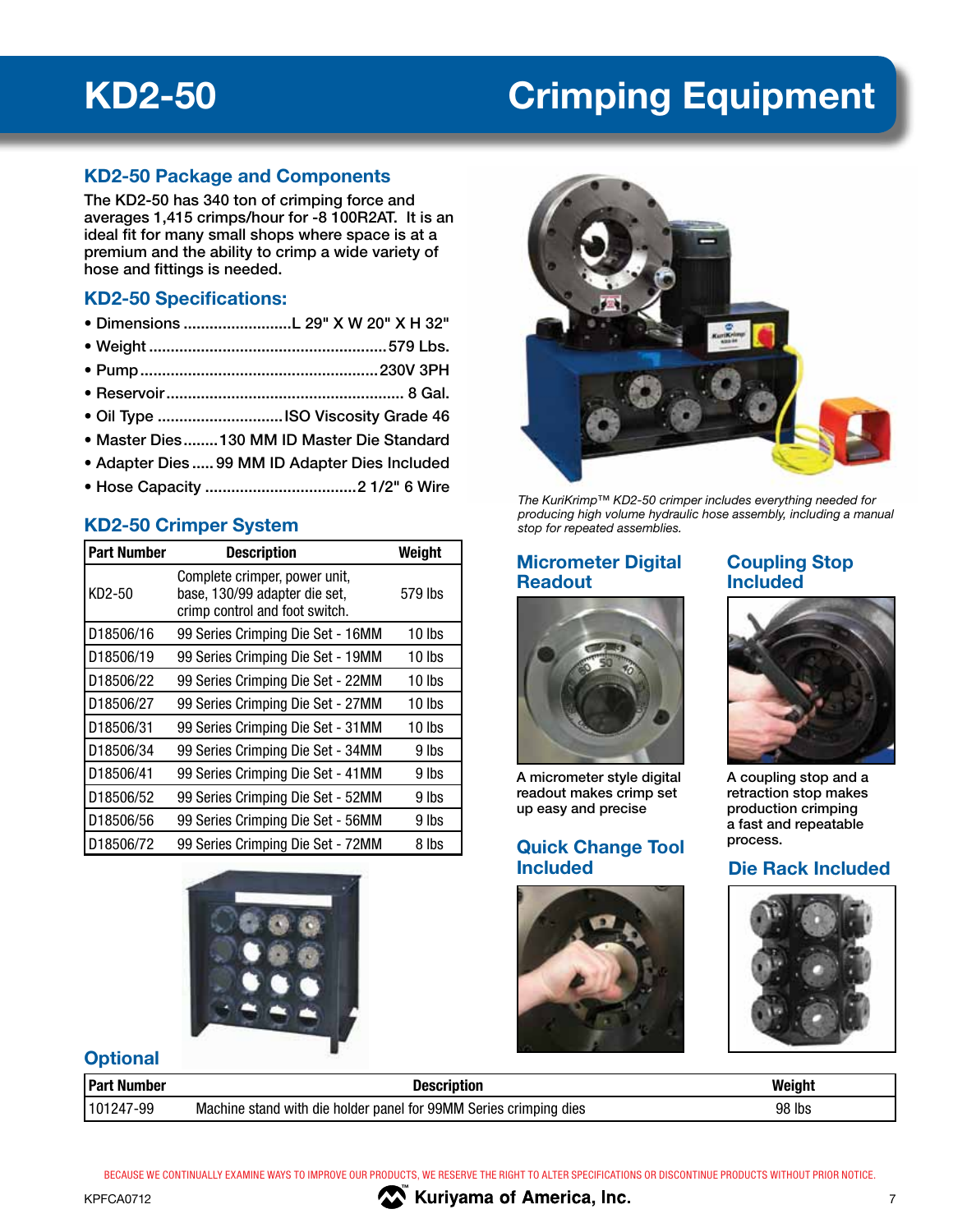# **Crimping Equipment KD4-50**



*The KuriKrimp™ KD4-50 crimper includes everything needed for producing high volume hydraulic hose assembly, including a manual stop for repeated assemblies.*

#### **Quick Change Tool Included**

#### **Manual Stop Included**







#### **KD4-50 Package and Components**

The KD4-50 boasts 340 ton of crimping force and averages 1,415 crimps/hour for -8 100R2AT. Not only is this a true hydraulic production machine, but ACT controller makes it a snap.

#### **KD4-50 Specifications:**

- Dimensions ........................... L 29" X W 20" X H 32"
- Weight .......................................................See below
- Pump .............................. Electric 7.5 HP (230V 3PH)
- Reservoir .......................................................... 8 Gal.
- Oil Type ................................ISO Viscosity Grade 46
- Master Dies ...........145 MM ID Master Die Standard
- Adapter Dies ........99 MM ID Adapter Dies Included
- Hose Capacity ......................................2 1/2" 2 Wire ........................................2 1/2" 4 Wire ........................................2 1/2" 6 Wire

### **KD4-50 Crimper System**

| <b>Part Number</b> | <b>Description</b>                                                                               | Weight  |
|--------------------|--------------------------------------------------------------------------------------------------|---------|
| KD4-50             | Complete crimper, power unit,<br>base, 130/99 adapter die set,<br>crimp control and foot switch. | 579 lbs |
| D18506/16          | 99 Series Crimping Die Set - 16MM 10 lbs                                                         |         |
| D18506/19          | 99 Series Crimping Die Set - 19MM 10 lbs                                                         |         |
| D18506/22          | 99 Series Crimping Die Set - 22MM                                                                | 10 lbs  |
| D18506/30          | 99 Series Crimping Die Set - 30MM                                                                | 10 lbs  |
| D18506/34          | 99 Series Crimping Die Set - 34MM                                                                | 9 lbs   |
| D18506/42          | 99 Series Crimping Die Set - 42MM                                                                | 9 lbs   |
| D18506/51          | 99 Series Crimping Die Set - 51MM                                                                | 9 lbs   |
| D18506/57          | 99 Series Crimping Die Set - 57MM                                                                | 9 lbs   |
| D18506/61          | 99 Series Crimping Die Set - 61MM                                                                | 8 lbs   |
| D18506/71          | 99 Series Crimping Die Set - 71MM                                                                | 8 lbs   |
| D18506/76          | 99 Series Crimping Die Set - 76MM                                                                | 8 lbs   |

### **Optional**

| <b>Part Number</b> | <b>Description</b>                                                | Weiaht |
|--------------------|-------------------------------------------------------------------|--------|
| 101247-99          | Machine stand with die holder panel for 99MM Series crimping dies | 98 lbs |

BECAUSE WE CONTINUALLY EXAMINE WAYS TO IMPROVE OUR PRODUCTS, WE RESERVE THE RIGHT TO ALTER SPECIFICATIONS OR DISCONTINUE PRODUCTS WITHOUT PRIOR NOTICE.



**™** 8 BEER STREET ASSEMBLY A SUIT-CONTROLLERY SERVICE AND RESIDENCE AND REFORMANCE AND REFORMANCE AND REFORMANCE AND REFORMANCE AND REFORMANCE AND REFORMANCE AND REFORMANCE AND REFORMANCE AND REFORMANCE AND REFORMANCE AND REFO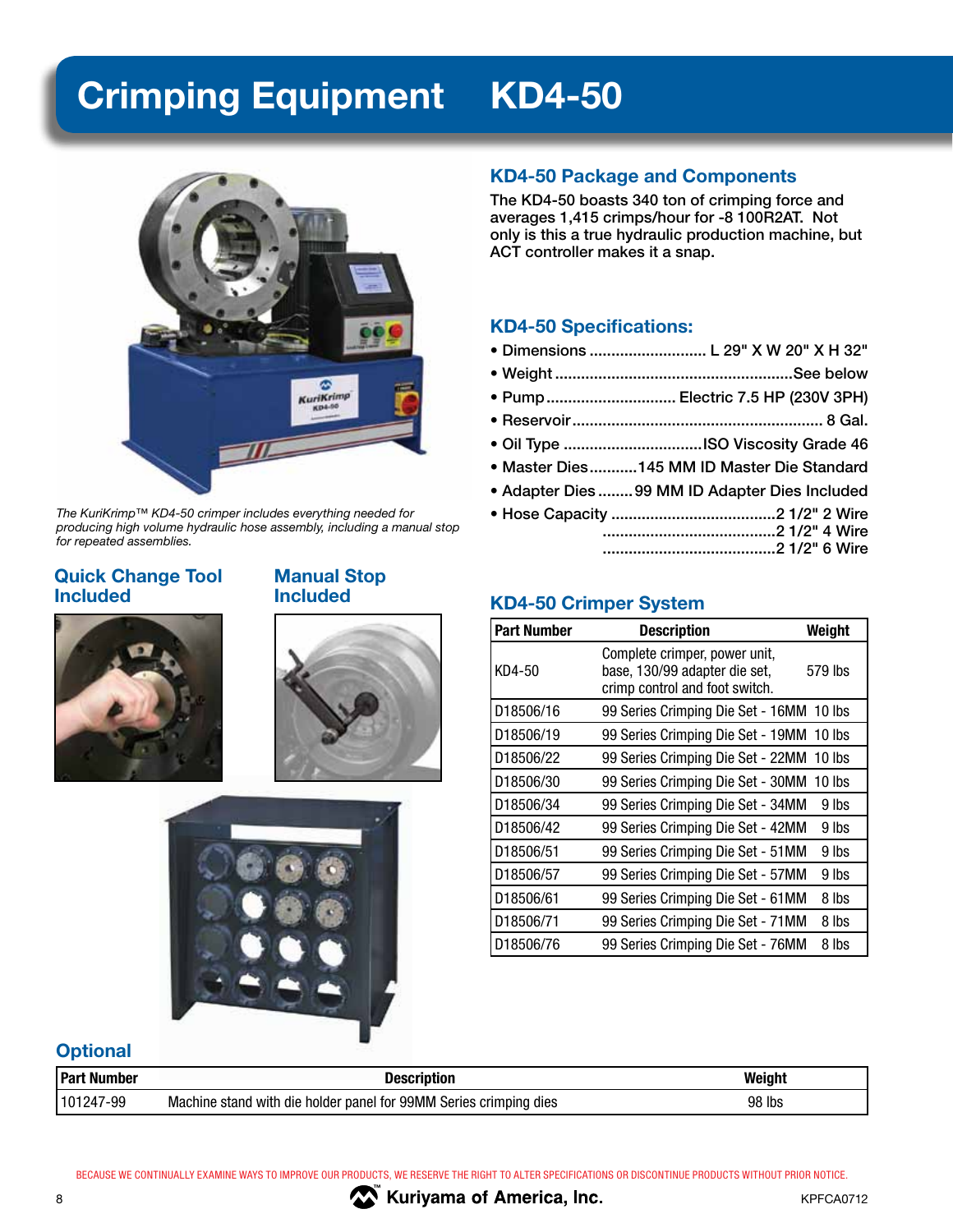## **KD4-60 Crimping Equipment**

#### **KD4-60 Package and Components**

The KD4-60 boasts 265 ton of crimping force and averages 1,415 crimps/hour for -8 100R2AT. Not only is this a true hydraulic production machine, but it is capable of crimping up to 4" industrial hose.

\*To crimp large bore industrial hose, please consult Kuriyama Customer Service for pricing and availability of all industrial dies which are MTO.

#### **KD4-60 Specifications:**

- Dimensions ........................... L 29" X W 20" X H 32"
- Weight ...................................................... See Below
- Pump/Power .................. Electric 7.5 HP (230V 3PH)
- Reservoir ........................................................... 8 Gal
- Oil Type ................................ISO Viscosity Grade 46
- Master Dies ...........145 MM ID Master Die Standard
- Adapter Dies ........99 MM ID Adapter Dies Included
- Hose Capacity ......................................2 1/2" 2 Wire ........................................2 1/2" 4 Wire ........................................1 1/2" 6 Wire .........................................4" Industrial

#### **KD4-60 Crimper System**

| <b>Part Number</b> | <b>Description</b>                                                                               | Weight  |
|--------------------|--------------------------------------------------------------------------------------------------|---------|
| KD4-60             | Complete crimper, power unit,<br>base, 145/99 adapter die set,<br>crimp control and foot switch. | 579 lbs |
| D18506/16          | 99 Series Crimping Die Set - 16MM                                                                | 10 lbs  |
| D18506/19          | 99 Series Crimping Die Set - 19MM                                                                | 10 lbs  |
| D18506/22          | 99 Series Crimping Die Set - 22MM                                                                | 10 lbs  |
| D18506/30          | 99 Series Crimping Die Set - 30MM                                                                | 10 lbs  |
| D18506/34          | 99 Series Crimping Die Set - 34MM                                                                | 9 lbs   |
| D18506/42          | 99 Series Crimping Die Set - 42MM                                                                | 9 lbs   |
| D18506/51          | 99 Series Crimping Die Set - 51MM                                                                | 9 lbs   |
| D18506/57          | 99 Series Crimping Die Set - 57MM                                                                | 9 lbs   |
| D18506/61          | 99 Series Crimping Die Set - 61MM                                                                | 8 lbs   |
| D18506/71          | 99 Series Crimping Die Set - 71MM                                                                | 8 lbs   |
| D18506/76          | 99 Series Crimping Die Set - 76MM                                                                | 8 lbs   |

#### **Optional**

| <b>Part Number</b> | <b>Description</b>                                                             | Weight |
|--------------------|--------------------------------------------------------------------------------|--------|
| 101247-99          | Machine stand with die holder<br>holder panel for 99MM Series<br>crimping dies | 98 lbs |



*The KuriKrimp™ KD4-60 crimper includes everything needed for high volume hose assembly and is capable of crimping large bore industrial hose up to 4".*

#### **Quick Change Tool Included**

#### **Manual Stop Included**







#### **Other Optional Dies for KD4-60 Crimpers**

| <b>Part Number</b> | <b>Description</b>                   | Weight |
|--------------------|--------------------------------------|--------|
| D145S-84MM         | 145S Series Crimping Die Set - 84MM  | 18 lbs |
| D145S-92MM         | 145S Series Crimping Die Set - 92MM  | 18 lbs |
| D145S-100MM        | 145S Series Crimping Die Set - 100MM | 18 lbs |
| D145S-108MM        | 145S Series Crimping Die Set - 108MM | 18 lbs |
| D145S-114MM        | 145S Series Crimping Die Set - 114MM | 18 lbs |
| D145S-126MM        | 145S Series Crimping Die Set - 126MM | 18 lbs |

**WEIGHT MANUSIC SETS MANUSIC SETS MANUSIC SETS MANUSIC SETS MANUSIC SETS MANUSIC SETS 9** 9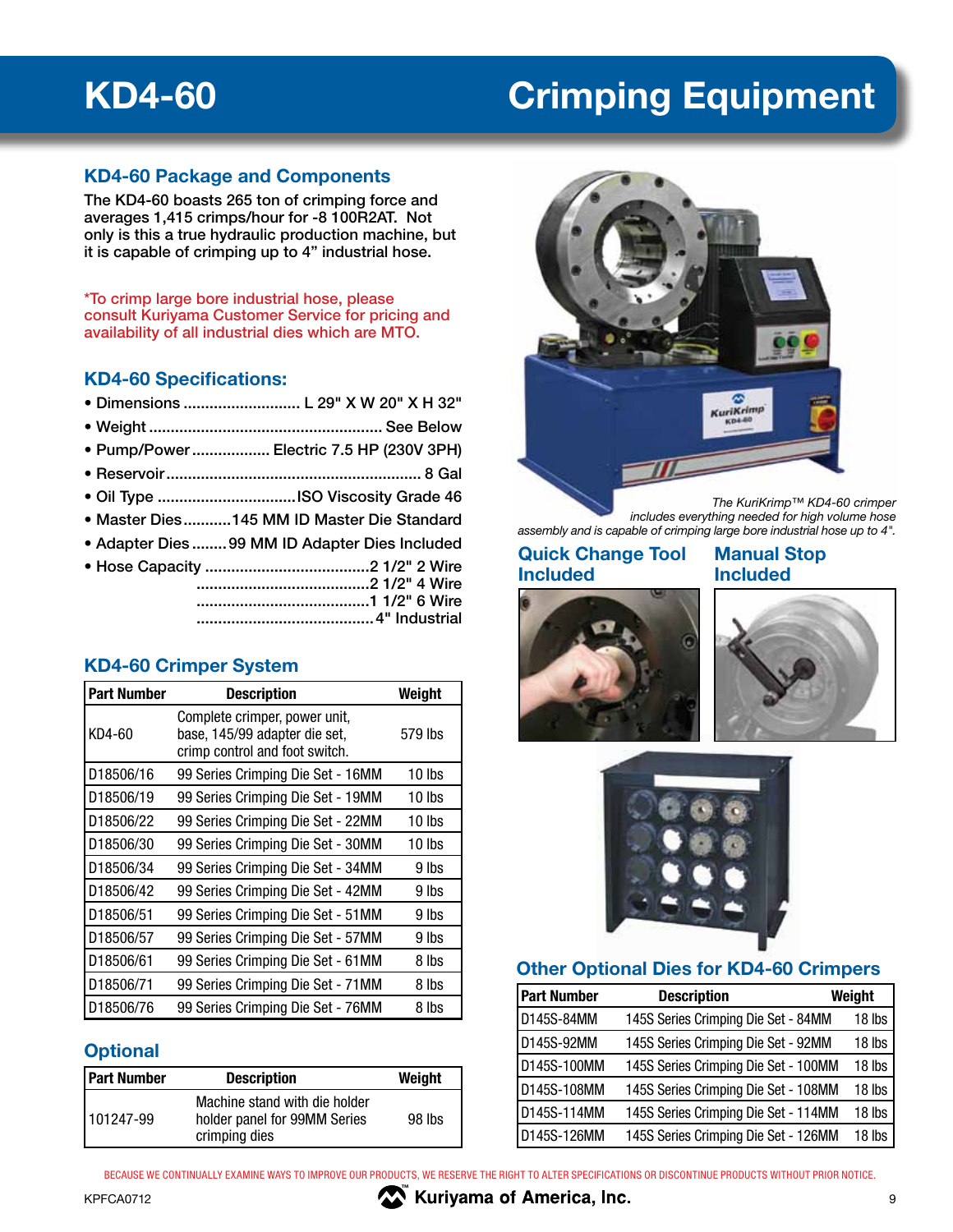# **Crimping Equipment KD4-600**



• Storage for up to 22 dies.



#### **Other Optional Dies for KD4-600 Crimpers**

| <b>Part Number</b> | <b>Description</b>                    | Weight |
|--------------------|---------------------------------------|--------|
| D160S-84MM         | 160S Series Crimping Die Set - 84MM   | 18 lbs |
| D160S-92MM         | 160S Series Crimping Die Set - 92MM   | 18 lbs |
| D160S-100MM        | 160S Series Crimping Die Set - 100MM  | 18 lbs |
| D160S-108MM        | 160S Series Crimping Die Set - 108MM  | 18 lbs |
| D160S-114MM        | 160S Series Crimping Die Set - 114MM  | 18 lbs |
| D160S-126MM        | 160S Series Crimping Die Set - 126MM  | 18 lbs |
| D1600B-166-130MM   | 1600B Series Crimping Die Set - 166MM | 28 lbs |
| D1600B-178-130MM   | 1600B Series Crimping Die Set - 178MM | 28 lbs |

#### **KD4-600 Package and Components**

The KD4-600 boasts 350 ton of crimping force and averages 1,415 crimps/hour for -8 100R2AT. Not only is this a true hydraulic production machine, but it is capable of crimping up to 6" industrial hose.

\*To crimp large bore industrial hose, please consult Kuriyama Customer Service for pricing and availability of all industrial dies which are MTO.

#### **KD4-600 Specifications:**

- Dimensions ........................... L 22" X W 36" X H 57"
- Weight ...................................................... See Below
- Pump/Power .................. Electric 7.5 HP (230V 3PH)
- Reservoir ......................................................... 24 Gal
- Oil Type ................................ISO Viscosity Grade 46
- Master Dies ...........145 MM ID Master Die Standard
- Adapter Dies ........99 MM ID Adapter Dies Included
- Hose Capacity ......................................2 1/2" 6 Wire .........................................6" Industrial

#### **KD4-600 Crimper System**

| <b>Part Number</b> | <b>Description</b>                                                                               | Weight   |
|--------------------|--------------------------------------------------------------------------------------------------|----------|
| KD4-600            | Complete crimper, power unit,<br>base, 145/99 adapter die set,<br>crimp control and foot switch. | 4000 lbs |
| D18506/16          | 99 Series Crimping Die Set - 16MM                                                                | 10 lbs   |
| D18506/19          | 99 Series Crimping Die Set - 19MM                                                                | 10 lbs   |
| D18506/22          | 99 Series Crimping Die Set - 22MM                                                                | 10 lbs   |
| D18506/30          | 99 Series Crimping Die Set - 30MM                                                                | 10 lbs   |
| D18506/34          | 99 Series Crimping Die Set - 34MM                                                                | 9 lbs    |
| D18506/42          | 99 Series Crimping Die Set - 42MM                                                                | 9 lbs    |
| D18506/51          | 99 Series Crimping Die Set - 51MM                                                                | 9 lbs    |
| D18506/57          | 99 Series Crimping Die Set - 57MM                                                                | 9 lbs    |
| D18506/61          | 99 Series Crimping Die Set - 61MM                                                                | 8 lbs    |
| D18506/71          | 99 Series Crimping Die Set - 71MM                                                                | 8 lbs    |
| D18506/76          | 99 Series Crimping Die Set - 76MM                                                                | 8 lbs    |

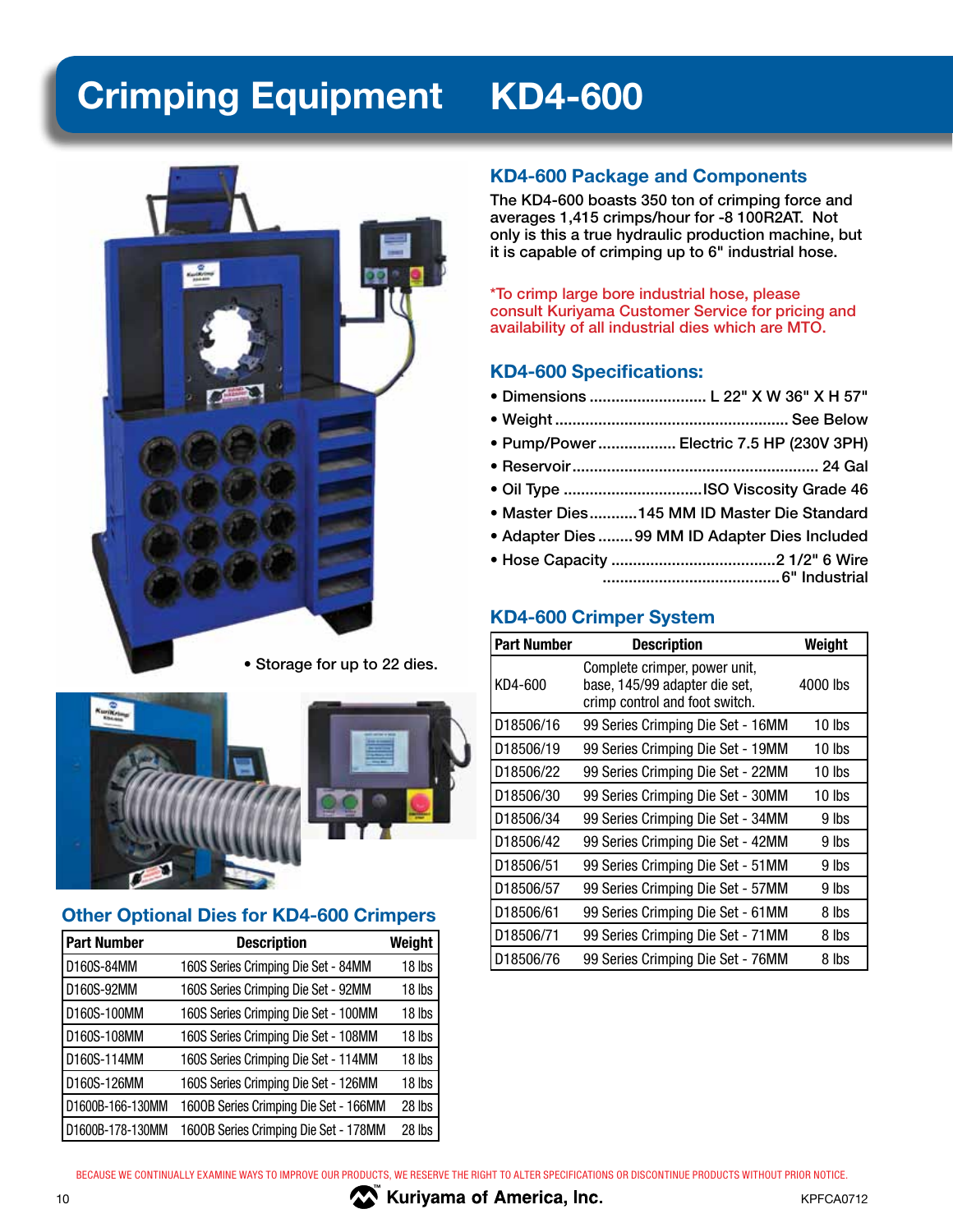## **KD4-1000 Crimping Equipment**

#### **KD4-1000 Package and Components**

The KD4-1000 boasts 400 ton of crimping force and averages 1,415 crimps/hour for -8 100R2AT. Not only is this a true hydraulic production machine, but it is capable of crimping up to 10" industrial hose.

\*To crimp large bore industrial hose, please consult Kuriyama Customer Service for pricing and availability of all industrial dies which are MTO.

#### **KD4-1000 Specifications:**

- Dimensions .........................L 30" X W 44" X H 74"
- Weight ................................................... See Below
- Pump/Power ............... Electric 7.5 HP (230V 3PH)
- Reservoir ...................................................... 24 Gal
- Oil Type .............................ISO Viscosity Grade 46
- Master Dies ........230 MM ID Master Die Standard
- Adapter Dies .....99 MM ID Adapter Dies Included
- Hose Capacity ...................................2 1/2" 6 Wire .................................... 10" Industrial

#### **KD4-1000 Crimper System**

| <b>Part Number</b> | <b>Description</b>                                                                               | Weight   |
|--------------------|--------------------------------------------------------------------------------------------------|----------|
| KD4-1000           | Complete crimper, power unit,<br>base, 145/99 adapter die set,<br>crimp control and foot switch. | 6185 lbs |
| D18506/16          | 99 Series Crimping Die Set - 16MM                                                                | 10 lbs   |
| D18506/19          | 99 Series Crimping Die Set - 19MM                                                                | 10 lbs   |
| D18506/22          | 99 Series Crimping Die Set - 22MM                                                                | 10 lbs   |
| D18506/30          | 99 Series Crimping Die Set - 30MM                                                                | 10 lbs   |
| D18506/34          | 99 Series Crimping Die Set - 34MM                                                                | 9 lbs    |
| D18506/42          | 99 Series Crimping Die Set - 42MM                                                                | 9 lbs    |
| D18506/51          | 99 Series Crimping Die Set - 51MM                                                                | 9 lbs    |
| D18506/57          | 99 Series Crimping Die Set - 57MM                                                                | 9 lbs    |
| D18506/61          | 99 Series Crimping Die Set - 61MM                                                                | 8 lbs    |
| D18506/71          | 99 Series Crimping Die Set - 71MM                                                                | 8 lbs    |
| D18506/76          | 99 Series Crimping Die Set - 76MM                                                                | 8 lbs    |



• Storage for up to 26 dies.



#### **Other Optional Dies for KD4-1000 Crimpers**

| <b>Part Number</b> | <b>Description</b>                     | Weight |
|--------------------|----------------------------------------|--------|
| D102819-84MM       | 102819 Series Crimping Die Set - 84MM  | 18 lbs |
| D102819-92MM       | 102819 Series Crimping Die Set - 92MM  | 18 lbs |
| D102819-100MM      | 102819 Series Crimping Die Set - 100MM | 18 lbs |
| D102819-108MM      | 102819 Series Crimping Die Set - 108MM | 18 lbs |
| D102819-114MM      | 102819 Series Crimping Die Set - 114MM | 18 lbs |
| D102819-126MM      | 102819 Series Crimping Die Set - 126MM | 18 lbs |
| D230S-166-159MM    | 230S Series Crimping Die Set - 166MM   | 45 lbs |
| D230S-178-159MM    | 230S Series Crimping Die Set - 178MM   | 45 lbs |
| D2300B-215-159MM   | 2300B Series Crimping Die Set - 215MM  | 32 lbs |
| D2300B-245-159MM   | 2300B Series Crimping Die Set - 245MM  | 32 lbs |
| D2300B-281-159MM   | 2300B Series Crimping Die Set - 281MM  | 32 lbs |

BECAUSE WE CONTINUALLY EXAMINE WAYS TO IMPROVE OUR PRODUCTS, WE RESERVE THE RIGHT TO ALTER SPECIFICATIONS OR DISCONTINUE PRODUCTS WITHOUT PRIOR NOTICE.

**EXPECA0712 WE KULLET ASSESSED ASSESSED ASSESSED ASSESSED ASSESSED ASSESSED ASSOCIATE THE METAL CONSUMING A SET AND A LIST AND RELATION 11**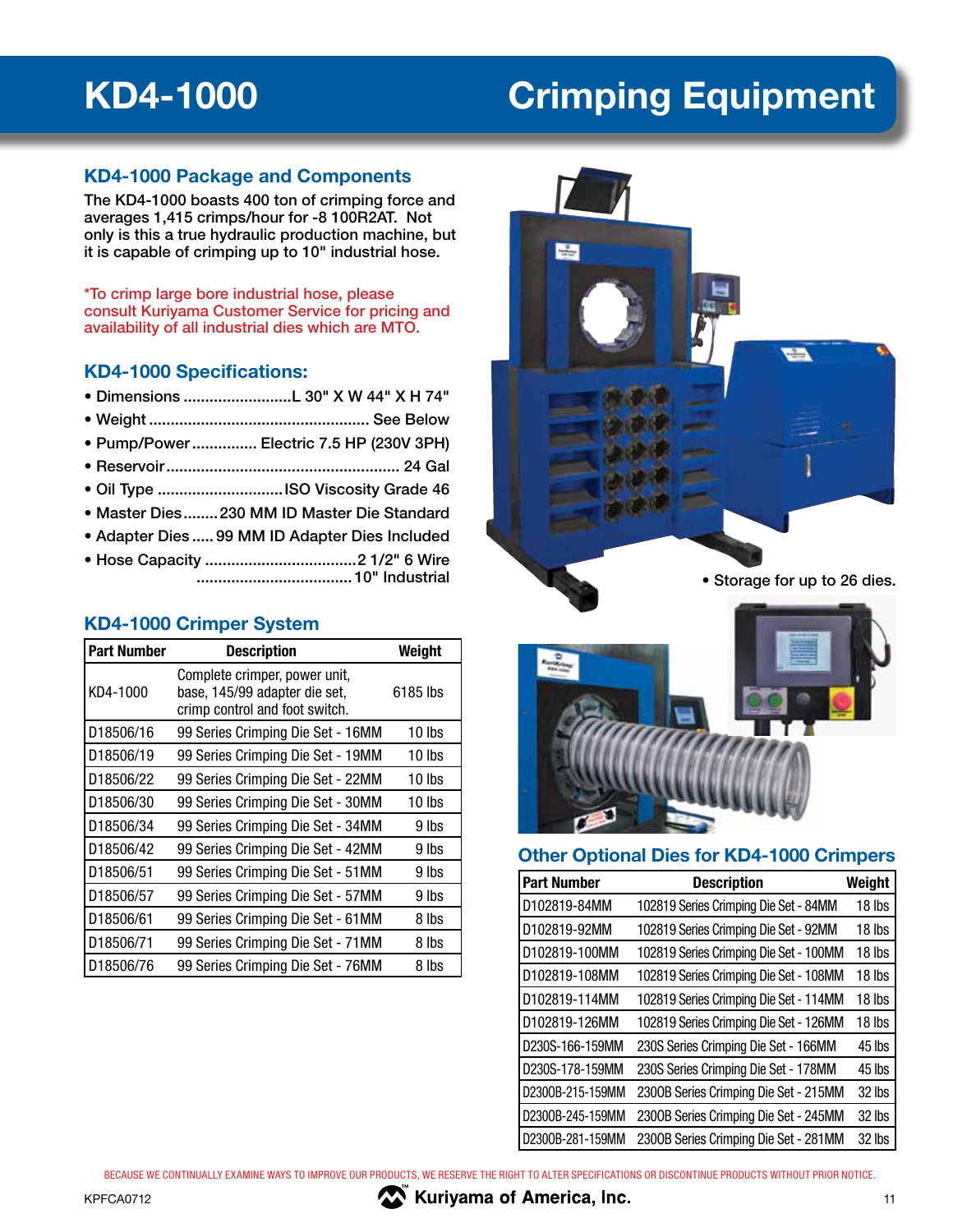# **Cutting Equipment**

### **KuriSaws™**

The **KuriSaws™** are available to meet your hydraulic hose cutting needs. Several options are available to improve your cuts, blade life and hose cutting accuracy.

### **KHS-150**





- The 1 1/2 HP KHS-150 will cut hose up to 1 1/4" 4--Wire using a 10" blade.
- KHS-150 (110V)
- Weight 85 lbs.



BECAUSE WE CONTINUALLY EXAMINE WAYS TO IMPROVE OUR PRODUCTS, WE RESERVE THE RIGHT TO ALTER SPECIFICATIONS OR DISCONTINUE PRODUCTS WITHOUT PRIOR NOTICE.



**The Contract of America, Inc.** The Contract of America, Inc.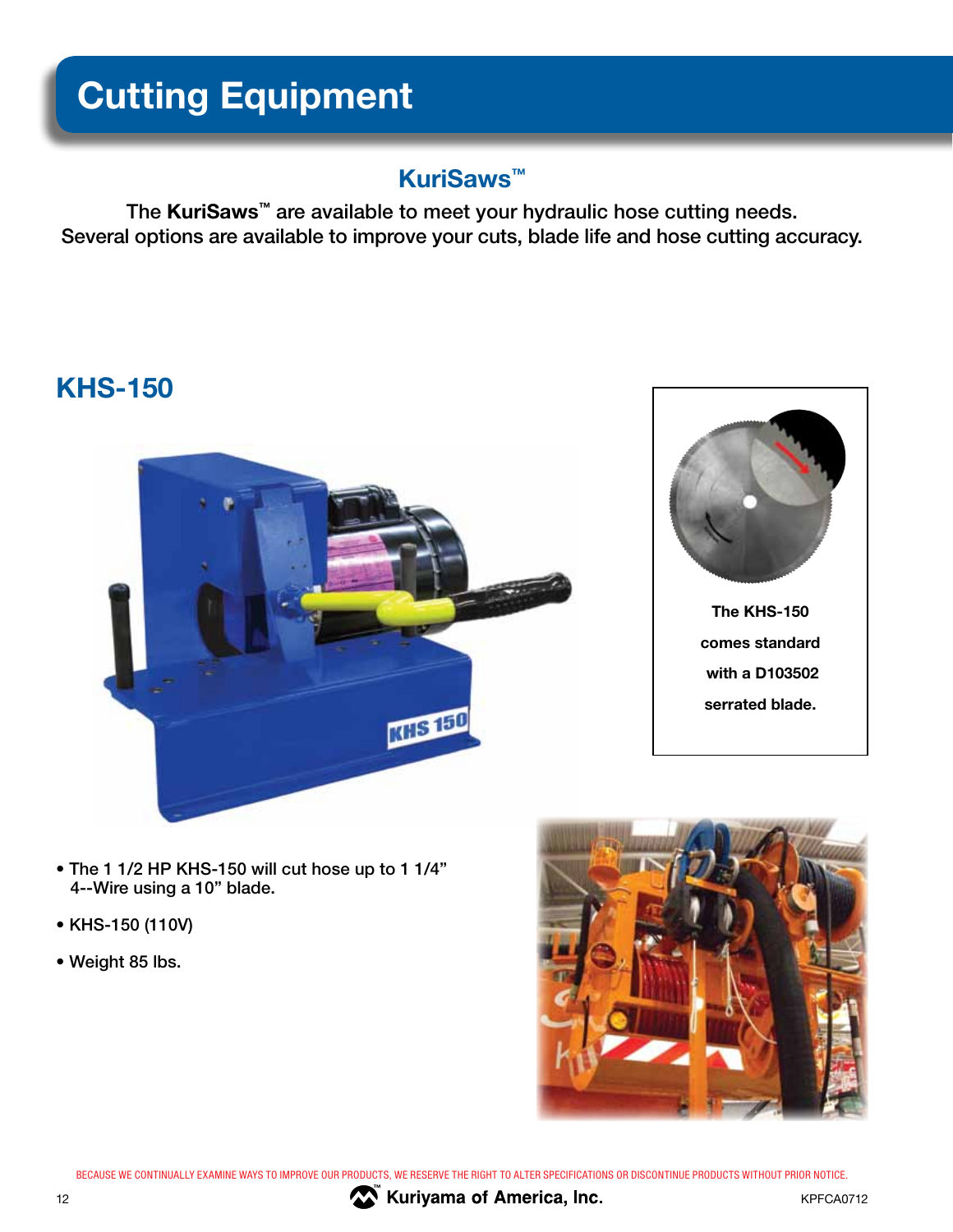# **Cutting Equipment**

### **KuriSaws™ Plus**

**KuriSaws™ Plus** Hose Saws are available with a mist system for longer blade life, hose retention clamp and hose measurement table making hose preparation fast and accurate.

- The 3 HP KHS-300 will cut hose up to 1 1/4" multi-spiral using a 12" blade.
- The 5 HP KHS-500 will cut hose up to 2" multi-spiral using a 12" blade.
- Weight Each 155 lbs.

### **KHS-300**

**KHS-300 (three phase) 230 VAC KHS-300-1PH (single phase) 230 VAC**

**KHS-500**





**Both the KHS-300 and KHS-500 come standard with a D103187 serrated blade. Optional smooth blade D102210 is available upon request.**

### **KHS-500 (three phase) 230 VAC KHS-500-1PH (single phase) 230 VAC**

### **Optional Add-on:**

#### **D103172 (Mister Assembly)**

The Mister Assembly can be easily added to KHS-300 and KHS-500 saws above. This Mister keeps the blade cool keeping it sharper longer and promotes longer blade life.



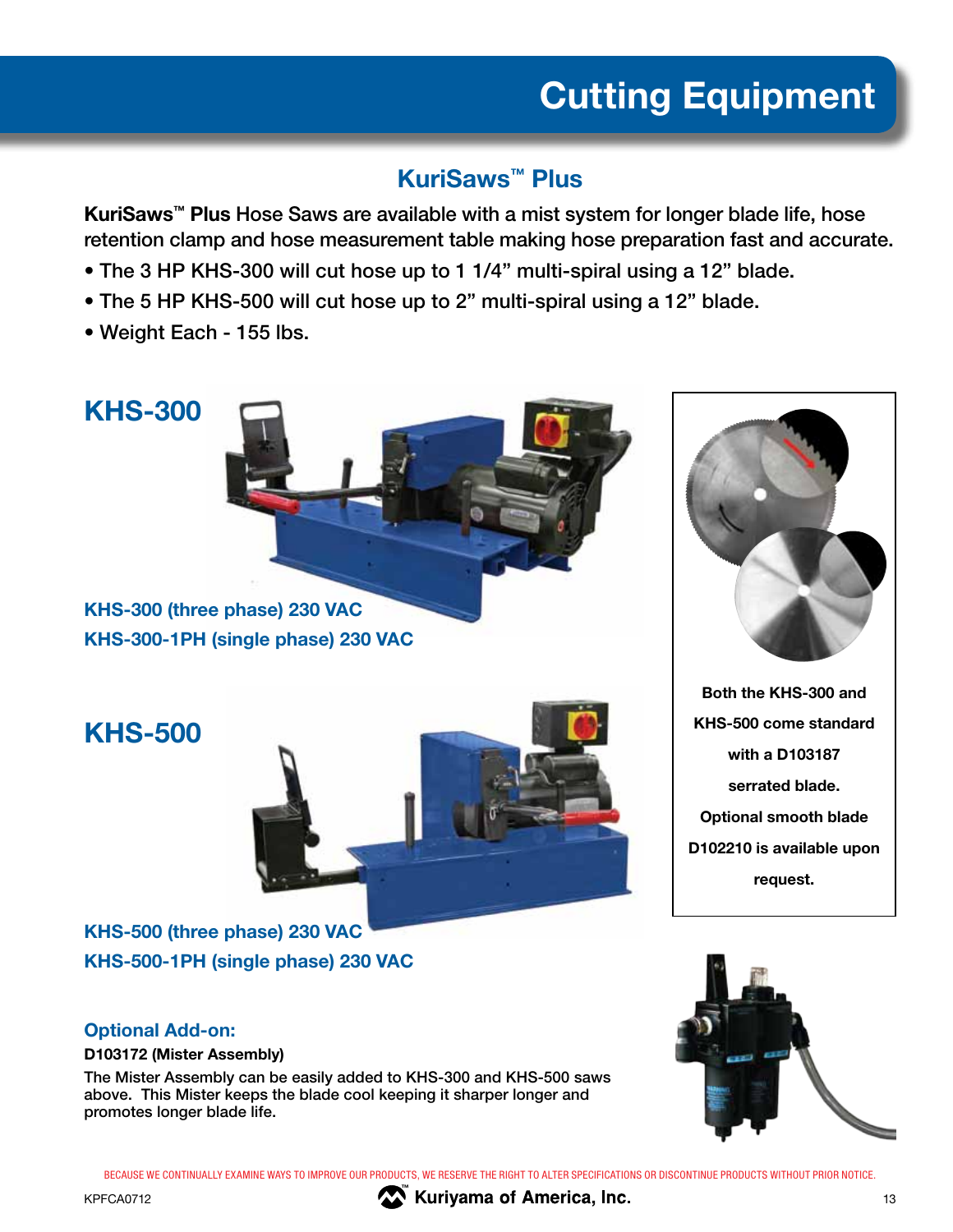### **Fitting Pusher**

### **KFP-10 10 Ton Fitting Pusher**



The KFP-10, 10 Ton 110 Volt Fitting Pusher takes the time consuming and difficult task of installing fittings on hoses from 2 inch to 12 inches and makes it quick, safe, and simple.

The portability of the KFP-10 makes it easy to bring the Fitting Pusher to the job and its ease of operation and versatility makes the KFP-10 the essential cost saving tool that no industrial hose shop can afford to be without.

With the KFP-10 Fitting Pusher's low profile, swivel Casters and 110 Volt requirement it can be quickly and easily moved to the job. The simple strap hold down system makes it easy to quickly and accurately position the hose.



The elbow fitting adapter adds to the versatility of the KFP-10.



#### OPERATION IS SAFER AND MORE ACCURATE:

"Traditional" methods of installing large fittings can result in damaged fittings, and at the very least is a time consuming procedure.



This fitting took 7 seconds to install.

This Fitting Pusher is a tool that will quickly pay for itself and produce a more consistent and better quality product from the very first crimp.



**14** Kuriyama of America, Inc.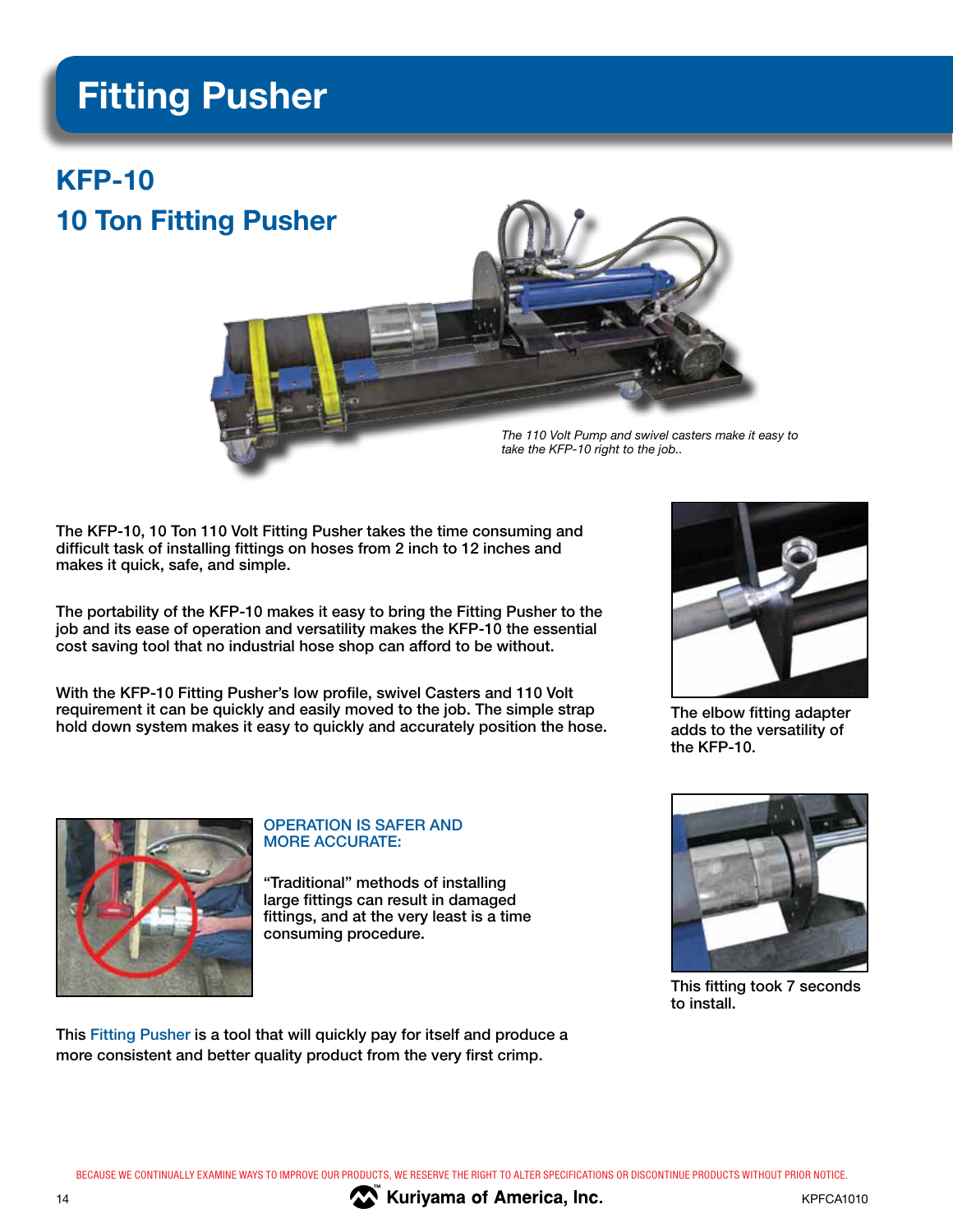## **Skive Tools**

### **External Skive Tools**



#### **Tools for 100R13 and R15 External Skiving**

| <b>Part Number</b> | <b>Description</b>                                      | Weight    |
|--------------------|---------------------------------------------------------|-----------|
|                    | R13-175-12L External Skive Head 100R13 - 3/4"           | $1.0$ lbs |
|                    | R13-175-16L External Skive Head 100R13 - 1"             | $1.0$ lbs |
|                    | R13-175-20L External Skive Head 100R13 - 1 1/4" 1.4 lbs |           |
|                    | R13-175-24L External Skive Head 100R13 - 1 1/2" 2.0 lbs |           |
|                    | R13-175-32L External Skive Head 100R13 - 2"             | $2.2$ lbs |

### **Internal Skive Tools**



#### **Tools for Internal Skiving**

| <b>Part Number</b> | <b>Description</b>         | Weight    |
|--------------------|----------------------------|-----------|
| IS-123-12L         | Internal Skive Head 3/4"   | $0.8$ lbs |
| IS-123-16L         | Internal Skive Head 1"     | $1.4$ lbs |
| IS-123-20L         | Internal Skive Head 1 1/4" | $1.2$ lbs |
| IS-123-24L         | Internal Skive Head 1 1/2" | $1.6$ lbs |
| IS-123-32L         | Internal Skive Head 2"     | $2.0$ lbs |
| IHA-107-01         | Internal Handle Assembly   | $1.4$ lbs |
|                    |                            |           |

#### **Tools for External 100R12 Skiving**

| <b>Part Number</b> | <b>Description</b>                                          | Weight    |
|--------------------|-------------------------------------------------------------|-----------|
|                    | R12-100-24L External Skive Head For 100R12 - 1 1/2" 2.0 lbs |           |
|                    | R12-185-32L External Skive Head For 100R12 - 2"             | $2.2$ lbs |
| EHA-107            | <b>External Handle Assembly</b>                             | $1.4$ lbs |



Please refer to our latest KHHCA Hydraulic Hose, Fitting and Accessories Catalog for a complete list of available 1-piece and 2-piece fittings.





Please refer to our latest Kuriyama-Couplings™ & Accessories catalog for information on Plated Steel and 304 Stainless Steel Crimp Sleeves for industrial hoses.

BECAUSE WE CONTINUALLY EXAMINE WAYS TO IMPROVE OUR PRODUCTS, WE RESERVE THE RIGHT TO ALTER SPECIFICATIONS OR DISCONTINUE PRODUCTS WITHOUT PRIOR NOTICE.

KPFCA1010 **15 M M M Kuriyama of America, Inc. 15 15 15**